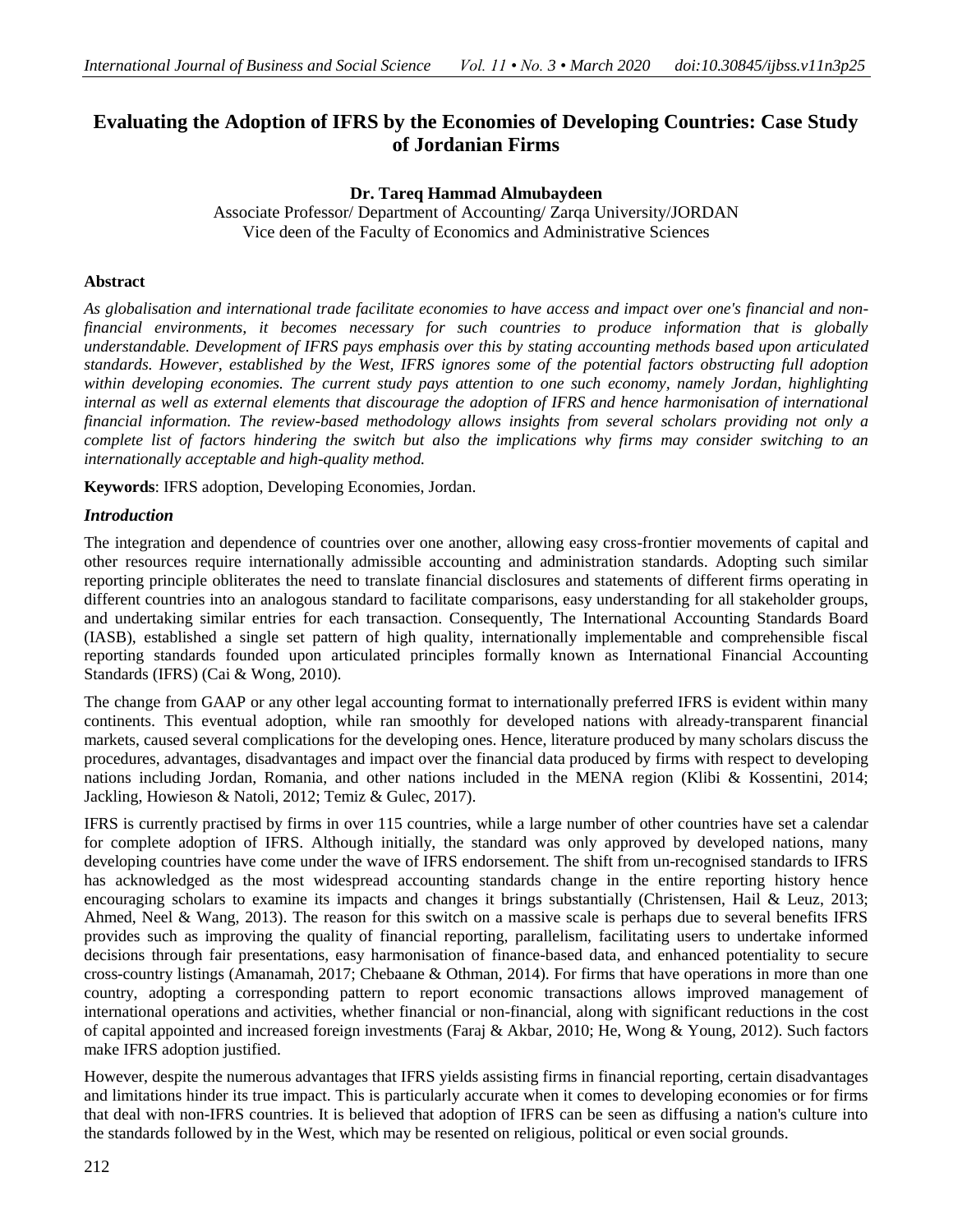The complexity of the standards, especially for nations that lack the knowledge, skills and adequate education, may be seen as another challenge (Masoud, 2014). For firms or nations that have been following non-IFRS standards will have to undertake significant costs and undergo strenuous changes in regulations making the adoption process even more difficult than it already is (Michas, 2010).

The above-mentioned advantages and challenges of IFRS concentrate upon general problems or benefits that occur for most firms. However, there exists lack of literature solely focussing for developing economies like Jordan and their responses when it comes to IFRS adoption. The current research study aims to discuss the factors affecting and the implications of IFRS adoption in the emerging economies, with a specific focus on Jordan.

Jordan is characterised as one of the few countries that were able to develop public shareholding as early as the 1930s (Al-Farah, Abbadi & Al Shaar, 2015). Since then, the economy developed a series of major enterprises followed by the establishment of a financial market in the 1970s, namely, Amman Financial Market (AFM). The development paved the encouragement to adopt a generally acceptable pattern to undertake all monetary and financial transactions. This constitutes as the subject of the literature review and analysis, that is evaluating reporting standards of firms in Jordan and their adoption of IFRS over time.

### *Methodology*

To address the research objective of studying IFRS adoption in the Jordanian firms and contribute to existing literature, the study pursues qualitative review-based methodology. More specifically, the research study performs a narrative review of studies that have empirically examined the case of IFRS adoption in Jordan. Due to scarce evidence on the subject related to Jordan, the research is able to review 8 studies, published during the period 2009-2019. The study presents the findings in a review table, highlighting the author(s), year and the methodology. Moreover, the researcher ensures the credibility of the findings and considers relevant ethical principles.

#### *Literature Review*

When adopting a new arrangement at a strategic level, whether voluntary or compulsory, a well-thought-out change management system is required with equipped with adequate resources. The new arrangement will be subject to numerous elements that will either pave the way for change or hinder the overall change process. According to Gernon and Wallace (1995), the accounting environment and its change is influenced by institutional, societal, and individual dimensions that may be internal or external. Poudel et al., (2014) identifies that adoption of IFRS and the change in the accounting environment is not necessarily encouraged by the need of natives but instead foisted by donor institutions like IMF (International Monetary Fund) and World Bank.

To understand influences and changes in accounting standards practised by firms, Roberts, Weetman and Gordan (2002) presented a detailed development structure. This is illustrated in figure 1. The structure is established upon the premise that any accounting standard adopted will be subject to contextual elements, especially when it comes to developing economies like Jordan.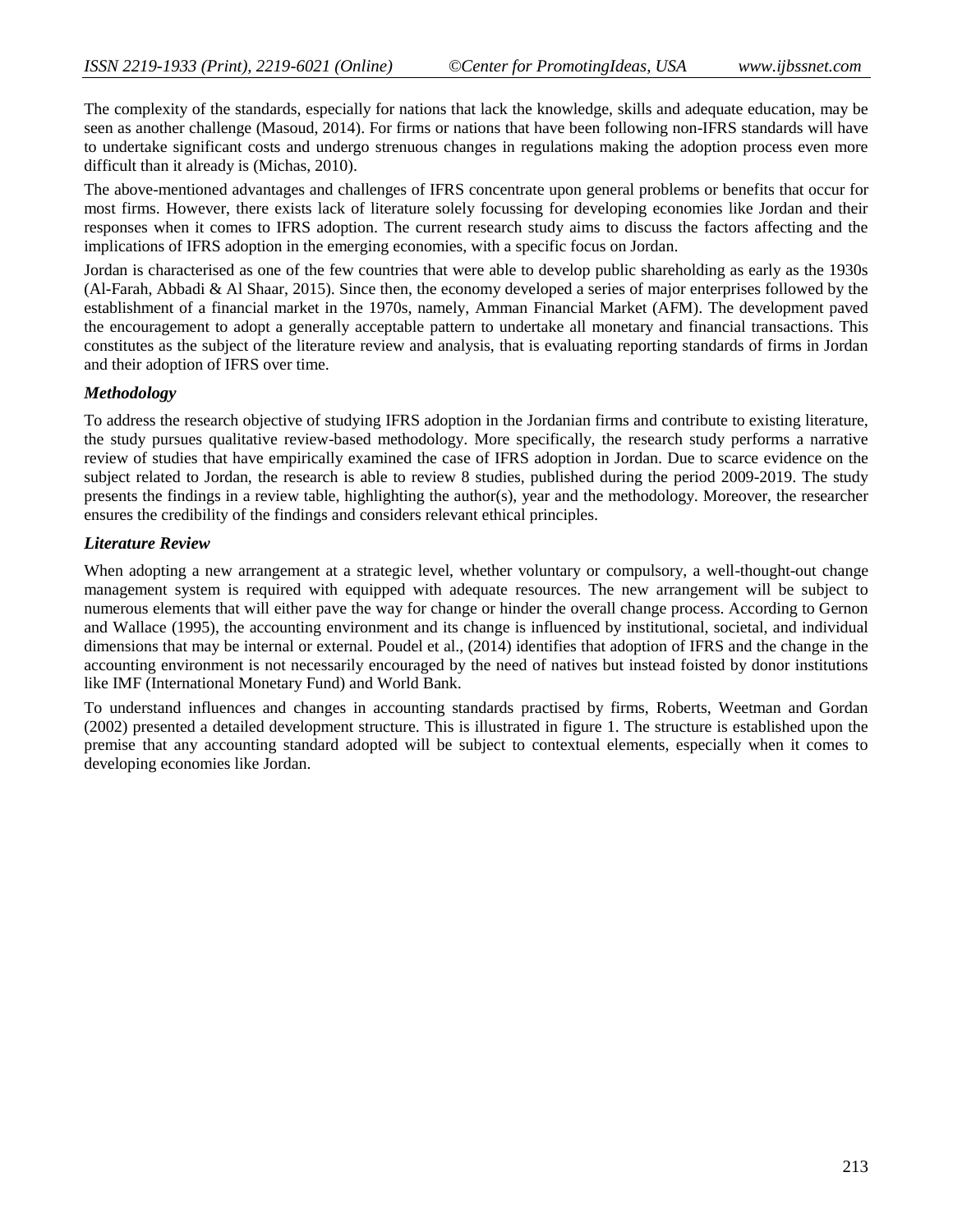

Figure 1: Accounting standards development structure. Source: Roberts et al. (2002) Al-Htaybat (2018) states that tailor-made accounting standards of each region are unable to satisfy foreign stakeholder requirements in terms of decision making, restraining economies to attract international investors. For developing economies, this becomes a significant obstacle for growth. Furthermore, accounting operation catastrophe's example Enron, Lehman Brothers and WorldCom in the past decade have affected the trust of stakeholders in financial reporting practices. Hence, the emphasis has been paid to the adoption of an analogous accounting standard, namely, IFRS in countries all over the globe. While these provide comprehensive disclosures and reduce the risk of fraud, some

attributes of developing economies act as competitive forces, these include high levels of uncertainty, extrinsic and intrinsic environmental pressures such as governmental, technological, education and training and political burdens. Hence, moving these nations towards IFRS adoption can be seen as a global remedy for their current financial reporting problems. Al-Akra, Ali and Marashdeh (2009) too highlight that in the context of Jordan, dealing with external factors including taxation, cultural considerations, businesses legal status and ownership, religion was a major issue.

Jordan became a member of the IASC (International Accounting Standards Committee) in 1988. The Jordanian economy is steadily moving towards improving external trade relations combined with efforts to open the nations towards several free trade unions. Consequent to such expansions, King Abdullah, along with the government, feels the need to build a favourable business climate. To do so, a new legal framework was imposed making it mandatory for all listed companies on the Jordanian Stock Exchange to implement IFRS in 2002 (Al-Htaybat 2014). Hence, unlike many other nations, the development of IFRS has been continuing for almost two decades, providing adequate insights into the entire process. The establishment of Companies Law No.22 made it compulsory for the Jordan Securities Commission, all financial intermediaries controlled by the Central Bank of Jordan and Jordan Insurance Commission to now publish full disclosures in accordance with the laws stated under IFRS. This wave encouraged all firms operating within the economy to comply with the full version of IFRS and hence improve disclosure quality significantly. Similar to this, Cotter, Tarca and Wee (2012) explored that reliability of financial data and accuracy of predicted forecasts improved after the adoption of IFRS in the case of Jordan firms.

The literature presented by Masoud (2017) examines tertiary, and industrial-based firms listed on the Amman Stock Exchange from 2002 to 2013 to study the effects of compulsory IFRS implementation. The investigation concludes that forecasted earnings dispersion reduced overtime. This result is evident because as financial information becomes more transparent, analysts are able to produce high-quality and accurate forecasts, reducing the occurrence of errors. These findings run parallel to those of Horton, Serafeim and Serafeim (2013), that conducted its study over 8000 firms located in different parts of the world. The findings suggest that IFRS earnings enhanced forecast accuracy and increased confidence in financial environments when compared with GAAP earnings. The study produced by Humeedat (2019) was referred to examine the impact of IFRS adoption in terms of accounting conservatism and accuracy of financial statements for commercial banks operating in Jordan.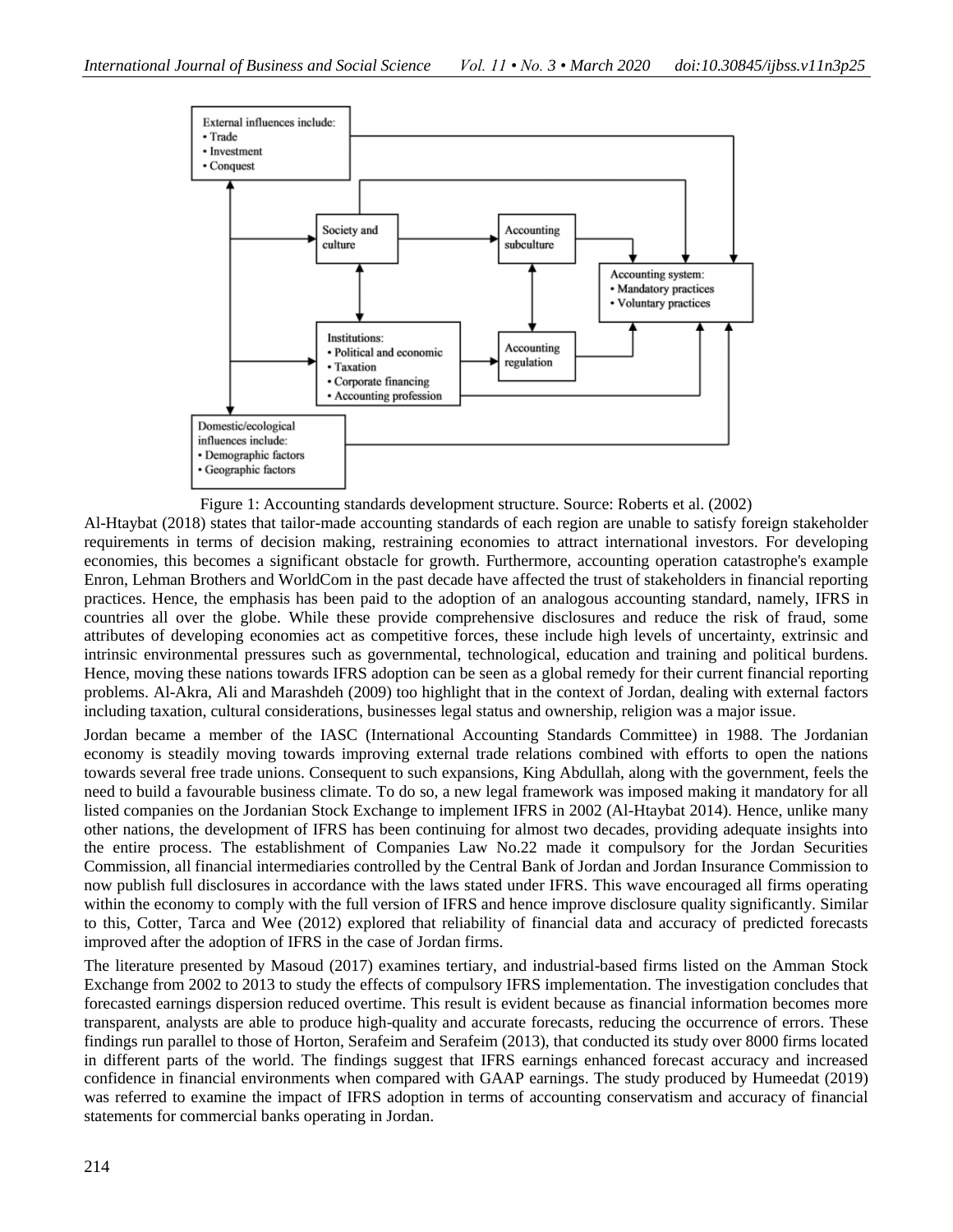During the Pre-IFRS tenure, that ranges from 2000-2008, accounting conservatism lacked accuracy while the latter period ranging from 2009-2017 exhibited higher levels of verification and conservatism, proving the effectiveness for IFRS adoption. On the other hand, Al-Khadash and Abdullatif (2009) identified that as the IFRS is established over fair accounting of all assets, liabilities, profits and losses, for a developing country like Jordan which has been in contrast, valuing these transactions at cost values find it rather difficult to immediately adapt to such significant changes. After the change, Jordan commercial and investment financial intermediaries found that due to fair valuation, their earnings per share (EPS)proved to be significantly high. However, it does report that as Jordan is a developing nation and deals with inefficient financial markets, using the fair value principle does distort short-term incomes, misguiding investors.

#### *Results and Findings*

Based on the above literature review, the study presents the following key findings, i.e. factors affecting and implications of IFRS adoption in Jordan. Here, the majority of the reviewed studies are quantitative.

| Year | <b>Author</b> | <b>Methodology</b>             | <b>Key Findings</b>                                                                                                    |
|------|---------------|--------------------------------|------------------------------------------------------------------------------------------------------------------------|
| 2012 | Mardini,      | Quantitative                   | After the adoption of IFRS standards, specifically IFRS                                                                |
|      | Crawford &    | <b>Research Method</b>         | 8, the number of segments disclosed within financial                                                                   |
|      | Power         | supported by a                 | statements rose significantly.                                                                                         |
|      |               | disclosure index<br>checklist. |                                                                                                                        |
| 2014 | Abu Risheh    | Quantitative                   | IFRS implementation while brings several benefits for 91                                                               |
|      | & Al-Saeed    | <b>Research Study</b>          | listed companies in Jordan, it led towards a sharp rise in                                                             |
|      |               |                                | audit fees. While other factors too played a major role in<br>influencing audit and accounting surcharges such as firm |
|      |               |                                | size, trade receivables and goodwill, changing to IFRS                                                                 |
|      |               |                                | was identified as the most significant one.                                                                            |
| 2018 | Al-Htaybat    | Interpretive and               | The study concludes that as Jordan was the first emerging                                                              |
|      |               | Qualitative                    | nation to adopt IRFS in the Middle East, external                                                                      |
|      |               | Methodology                    | conditions exert high pressure when compared to internal                                                               |
|      |               |                                | reluctances. Furthermore, institutional push, country-wide                                                             |
|      |               |                                | volatility, firms' efforts to improve disclosures and                                                                  |
|      |               |                                | resolve corporate deterrents were seen as major elements<br>influencing IFRS adoption.                                 |
| 2017 | Masoud        | Quantitative                   | As Jordan listed firms comply towards mandatory IFRS                                                                   |
|      |               | Approach with                  | adoption, predicted earning forecast become more                                                                       |
|      |               | <b>Regression Model</b>        | accurate and show a reduction in error and dispersion.                                                                 |
|      |               |                                | This is because with IFRS compiled financial statements;                                                               |
|      |               |                                | analysts are able to generate precise data of future                                                                   |
| 2012 | Saaydah       | Quantitative, Cross-           | earnings and profits.                                                                                                  |
|      |               | <b>Sectional Model</b>         | The study finds that while literature argues that using fair<br>valuation principle under IFRS adoption yields an      |
|      |               |                                | accurate market value of the corporation, the findings                                                                 |
|      |               |                                | generate no such conclusions. One possible explanation,                                                                |
|      |               |                                | regarding the conclusions, is that firms are yet to apply                                                              |
|      |               |                                | IFRS completely.                                                                                                       |
| 2009 | Al-Akra, Ali  | Review based                   | IFRS adoption in Jordan was mainly encouraged by its                                                                   |
|      | & Marashdeh   |                                | colonial past. Also, privatisation has played a major role                                                             |
|      |               |                                | in moving the economy towards becoming more<br>internationally recognised by the implementation of                     |
|      |               |                                | IFRS. The growing private sector advanced modern                                                                       |
|      |               |                                | disclosure regulations to attract international investors                                                              |
|      |               |                                | paving the way for IFRS.                                                                                               |
| 2014 | Kutum         | Qualitative Analysis           | The compliance of IFRS within banks in Jordan instructs                                                                |
|      |               |                                | to provide risk disclosures in their annual reports.                                                                   |
|      |               |                                | However, most banks yet do not comply with this and                                                                    |
|      |               |                                | provide absolute minimum information in the voluntary                                                                  |

Table – 1: Literature Review Findings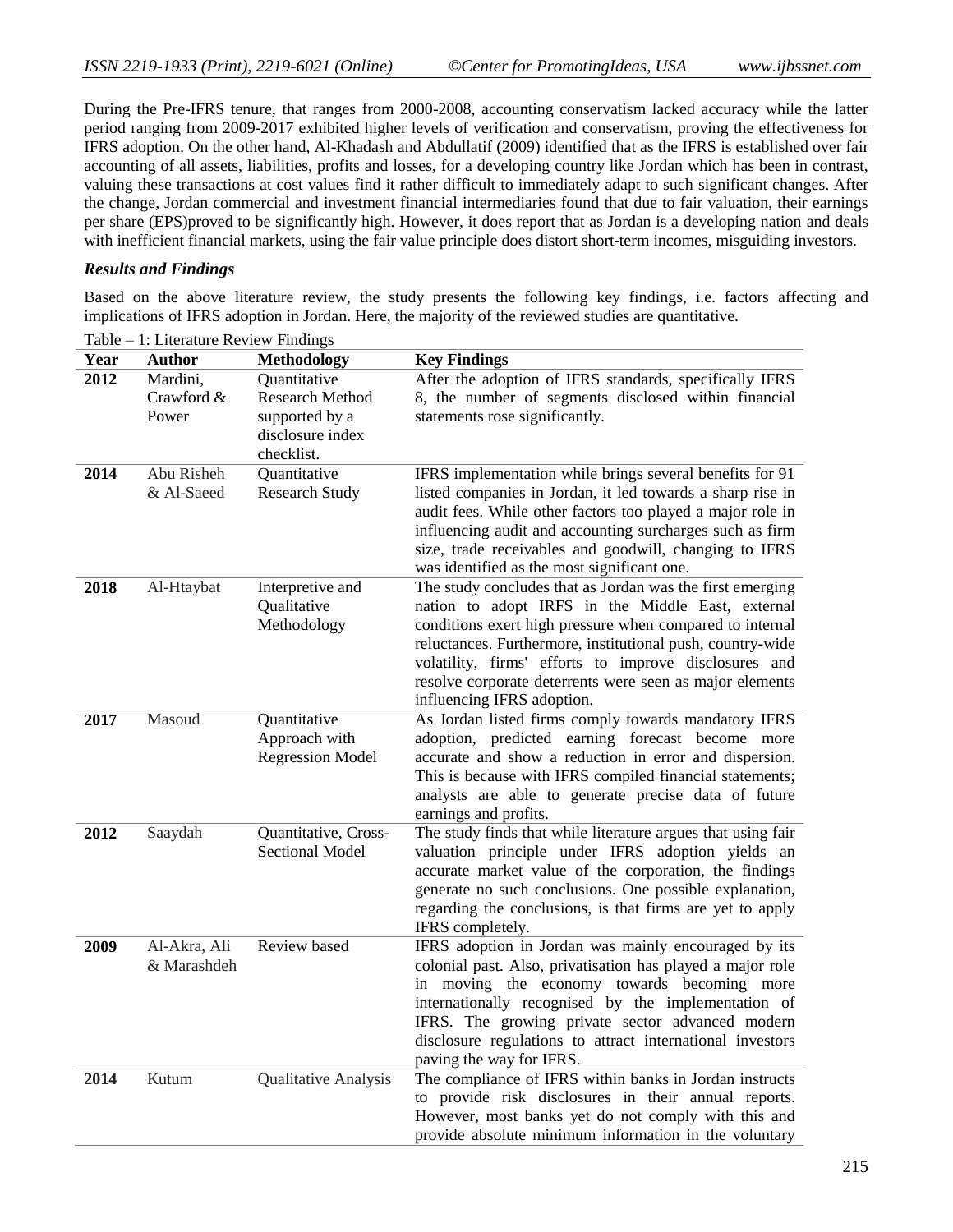|      |                      |                          | risk disclosure field. This makes the information provided<br>at the end of the year of very little use for stakeholders.<br>Therefore, IFRS remains inadequate in providing relevant<br>financial data.                                                                                                                                                                                                                                                                                                      |
|------|----------------------|--------------------------|---------------------------------------------------------------------------------------------------------------------------------------------------------------------------------------------------------------------------------------------------------------------------------------------------------------------------------------------------------------------------------------------------------------------------------------------------------------------------------------------------------------|
| 2019 | Alshyoukh &<br>Manaf | Quantitative<br>Research | The literature concludes that several changes in Jordanian<br>firms occurred post-IFRS adoption. This includes reduced<br>value relevance recoded as per book value of capital,<br>more relevant and accurate earnings value yields, along<br>with increased earnings persistence. However, earnings<br>management and timely loss reorganisation was lower<br>post-IFRS implementation. The study hence concludes<br>opposite to the stated beliefs that IFRS improve<br>accounting quality and information. |

#### *Conclusion*

The introduction of IFRS by IASB brought a sudden yet much-required change of harmonisation of cross-country firms' financial statements, forecast and other data, making it easier for stakeholders to employ. As the previously used GAAP method proved to be ineffective in times where globalisation has allowed investors to participate in crosscountry trading activities, IFRS solved not only this but many other problems as well ranging from comparability to fair presentations. However, as IFRS is a standardised accounting reporting system created in some of the most developed nations of the world, it tends to lack effectiveness of many of its processes in undeveloped or developing nations, in this case, Jordan. This is due to external constraints including unavailability of relevant skilled individuals to carry out accounting transactions as stated by the new standard, lack of accurate and transparent information occurring due to bubble economies, high switching costs and inefficient financial markets.

In contrast, it is true that despite above-mentioned hindrances, corporations in Jordan are transacting to an analogous, world-wide accepted accounting standard. Some of the most obvious reasons for this change is the improvement in the fair valuation of their earnings per share figures, a high degree of verification, accuracy and conservatism in financial data, able to generate accurate predicted forecast making it easier for analysts, reduction in the risk of fraud and dispersion. It proves that despite external constraints, the overall switch does lead to an enhanced financial environment that holds the potential to attract foreign investments.

### *References*

- Abu Risheh, K. E., & Al-Saeed, M. T. A. (2014). The Impact of IFRS Adoption on Audit Fees: Evidence from Jordan. Accounting & Management Information Systems/Contabilitate si Informatica de Gestiune, 13(3).
- Ahmed, A. S., Neel, M., & Wang, D. (2013). Does mandatory adoption of IFRS improve accounting quality? Preliminary evidence. *Contemporary Accounting Research*, *30*(4), 1344-1372.
- Al-Akra, M., Ali, M. J., & Marashdeh, O. (2009). Development of accounting regulation in Jordan. *The International Journal of Accounting*, *44*(2), 163-186.
- Al-Farah, A., Abbadi, S., & Al Shaar, E. (2015). The accounting and auditing profession in Jordan: Its origin and development. *Developing Country Studies*, *5*(8), 167-179.
- Al‐Htaybat, K. (2018). IFRS adoption in emerging markets: the case of Jordan. *Australian Accounting Review*, *28*(1), 28-47.
- Al-Htaybat, K. A. (2014). Codification theory is a gateway for setting mandatory reporting requirements in emerging economies. *International Journal of Economics and Finance*, *6*(11), 21-35.
- Al-Khadash, H., & Abdullatif, M. (2009). Consequences of fair value accounting for financial instruments in the developing countries: The case of the banking sector in Jordan. Jordan journal of business administration, 5(4), 533-551.
- Alshyoukh, F. M., & Manaf, K. B. A. (2019). The Effects of Mandatory IFRS Adoption on Accounting Information Quality: Empirical Evidence from Jordan. Social Science and Humanities Journal, 1395-1415.
- Amanamah, R. B. (2017). Benefits and Challenges of International Financial Reporting Standards Adoption in Ghana: Accounts and Business Managers" Perspective. *International Journal of Accounting and Financial Reporting*, *7*(2), 178-193.
- Cai, F., & Wong, H. (2010). The effect of IFRS adoption on global market integration. International Business & Economics Research Journal (IBER), 9(10).